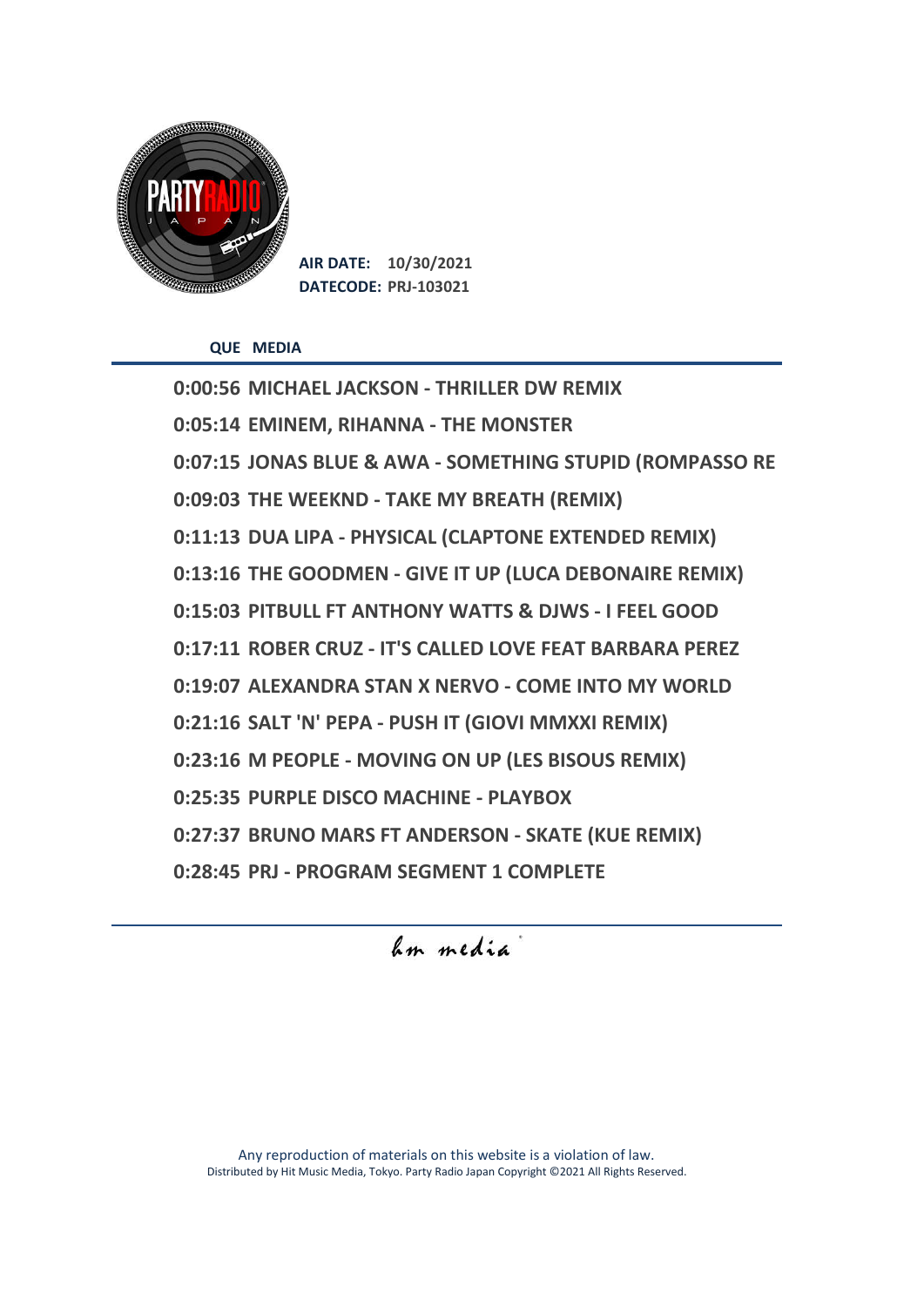

**AIR DATE: 10/30/2021 DATECODE: PRJ-103021**

**QUE MEDIA**

**0:28:45 PRJ - TOKYO QUE**:『 〜 楽しみください』**[00:28:45] 0:30:00 PRJ - REJOIN NETWORK - START SEGMENT 2 0:30:01 NAVY - ONE SHOT 0:31:59 LIL DUVAL FT BOOSIE BADAZZ - SEXY 0:34:11 WALE FT CHRIS BROWN - ANGLES 0:36:20 CHRIS BROWN - UNDECIDED (SEV ONE OG SAMPLE IN RED 0:38:09 KID INK X CHRIS BROWN X NELLY - SHOW ME (CLUB KILLE 0:40:12 JUSTIN BIEBER FT DANIEL CAESAR, GIVEON & MARY J BLIG 0:42:16 FAT JOE, DJ KHALED N AMORPHOUS - SUNSHINE (THE LIG 0:44:23 POP SMOKE FT DUA LIPA - DEMEANOR (PETEDOWN FLAV 0:46:39 BACKSTREET BOYS - EVERYBODY (BRUNO BORLONE & BO 0:48:19 BLACKSTREET - NO DIGGITY (CASUAL CONNECTION REMIX 0:50:17 2PAC FT. DR. DRE - CALIFORNIA LOVE (BRUNO BORLONE & 0:52:25 WILL SMITH FT DRU HILL & KOOL MOE DEE - WILD WILD** 

hum media